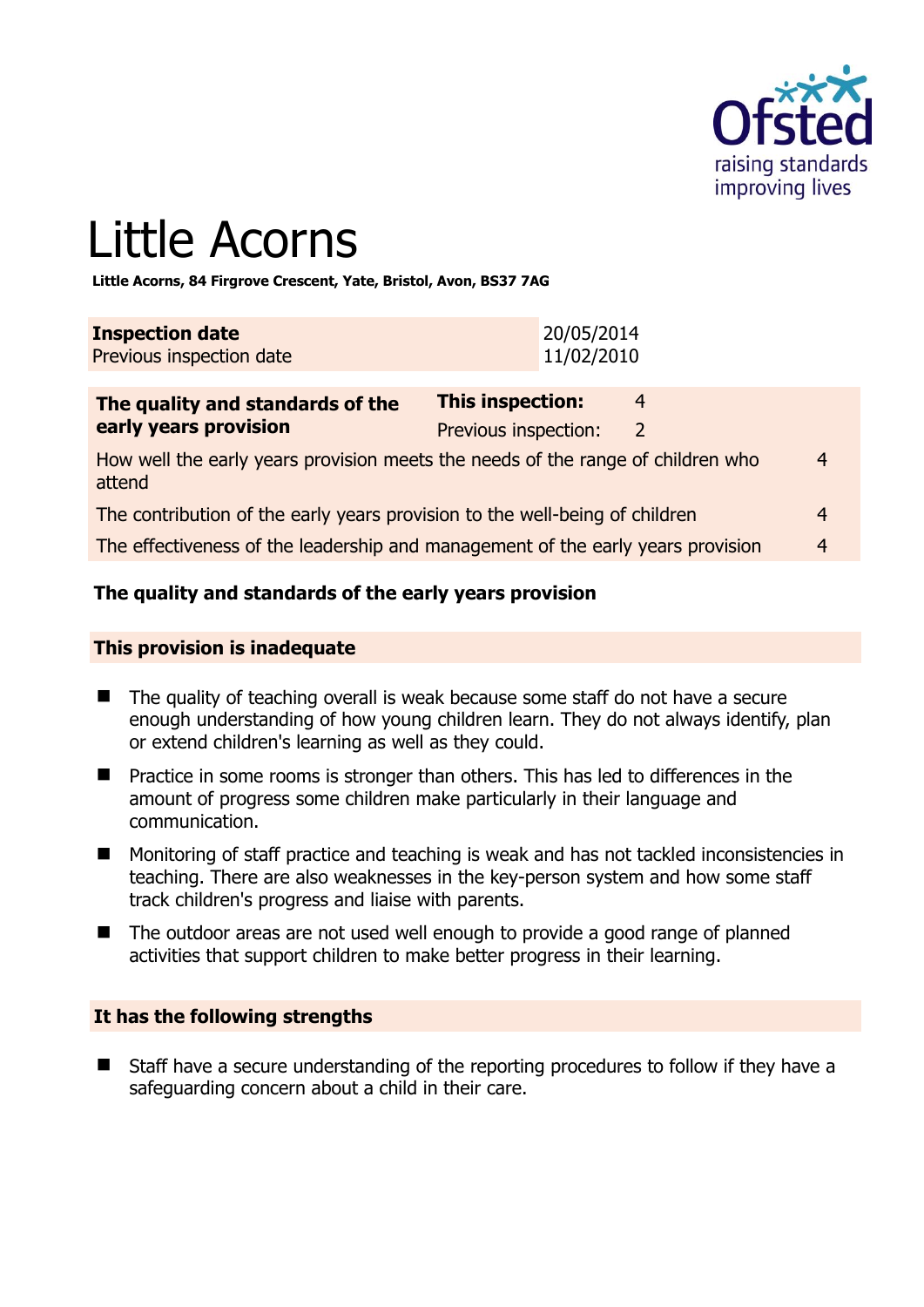#### **Information about this inspection**

Inspections of registered early years provision are:

- scheduled at least once in every inspection cycle the current cycle ends on 31 July 2016
- scheduled more frequently where Ofsted identifies a need to do so, for example where provision was previously judged inadequate
- **•** brought forward in the inspection cycle where Ofsted has received information that suggests the provision may not be meeting the legal requirements of the Early Years Foundation Stage or where assessment of the provision identifies a need for early inspection
- **•** prioritised where we have received information that the provision is not meeting the requirements of the Early Years Foundation Stage and which suggests children may not be safe
- scheduled at the completion of an investigation into failure to comply with the requirements of the Early Years Foundation Stage.

#### **Inspection activities**

- $\blacksquare$ The inspectors observed children's play experiences, activities and interactions with staff, indoors and outside in all areas of the nursery.
- The inspector sampled a range of documentation, including evidence of suitability of staff working with children in the nursery and a range of other documentation.
- $\blacksquare$ The inspector looked at children's observation, tracking and assessment records and discussed their progress with staff.
- The inspector held a meeting with the owners and senior staff members and undertook a joint observation of activities which were then discussed.
- $\blacksquare$ The inspector took into account the views of parents and carers by analysing information from the parents' questionnaires and from written comments.

## **Inspector**

Melissa Cox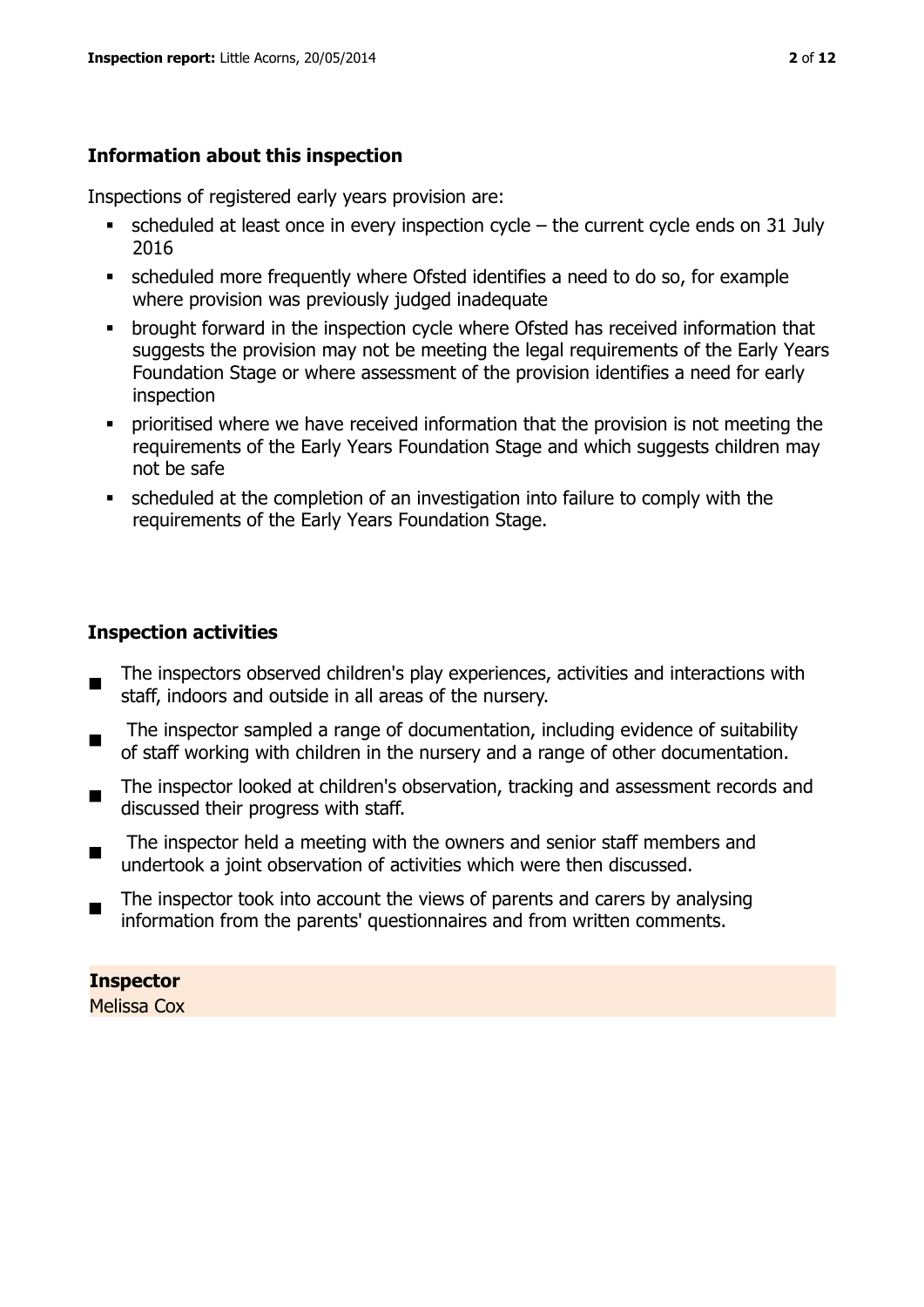#### **Full report**

#### **Information about the setting**

Little Acorns Day Nursery operates from a converted shop and has been registered under the existing management team since in 2006. The nursery is one of seven nurseries owned by a private partnership. The nursery is open each weekday from 8am until 6pm excluding Bank Holidays and a week between Christmas and New Year. Children in the toddler age range have access to a playroom, sleep room and changing facilities on the ground floor. Children aged three to five years have use of a main playroom, a smaller quiet room and toilets on the ground floor. Babies have use of a room on the first floor. The premises also include an office and a kitchen. Children have access to an enclosed rear garden. The group is registered on the Early Years Register. There are currently 62 children on roll. Staff support a number of children who speak English as an additional language. Children attend from surrounding areas. The nursery offers the provision of free early education to children aged three and four. The nursery employs 10 members of staff who work directly with the children. The majority hold relevant childcare qualifications at level 3 and above.

#### **What the setting needs to do to improve further**

#### **To meet the requirements of the Early Years Foundation Stage the provider must:**

- improve staff's knowledge of the learning and development requirements in order to consider the individual needs, interests, and stage of development of each child and use this information to accurately identify their next steps in order to plan a challenging and enjoyable experience for each child in all of the areas of learning and development
- $\blacksquare$  improve systems to monitor staff so they have the necessary skills and knowledge, and a clear understanding of their roles and responsibilities so that teaching practice is consistently good; to ensure children are sufficiently challenged in their learning, and accurate information is shared with parents about their children's progress and learning needs
- improve all staff's understanding of the key-person system to improve liaison with parents so all key staff have relevant information about children's individual needs and positively promote their personal, social and emotional development.

#### **To further improve the quality of the early years provision the provider should:**

 $\blacksquare$  develop the use of the outdoors so that children can access a wider range of play opportunities to support their progress across all areas of learning.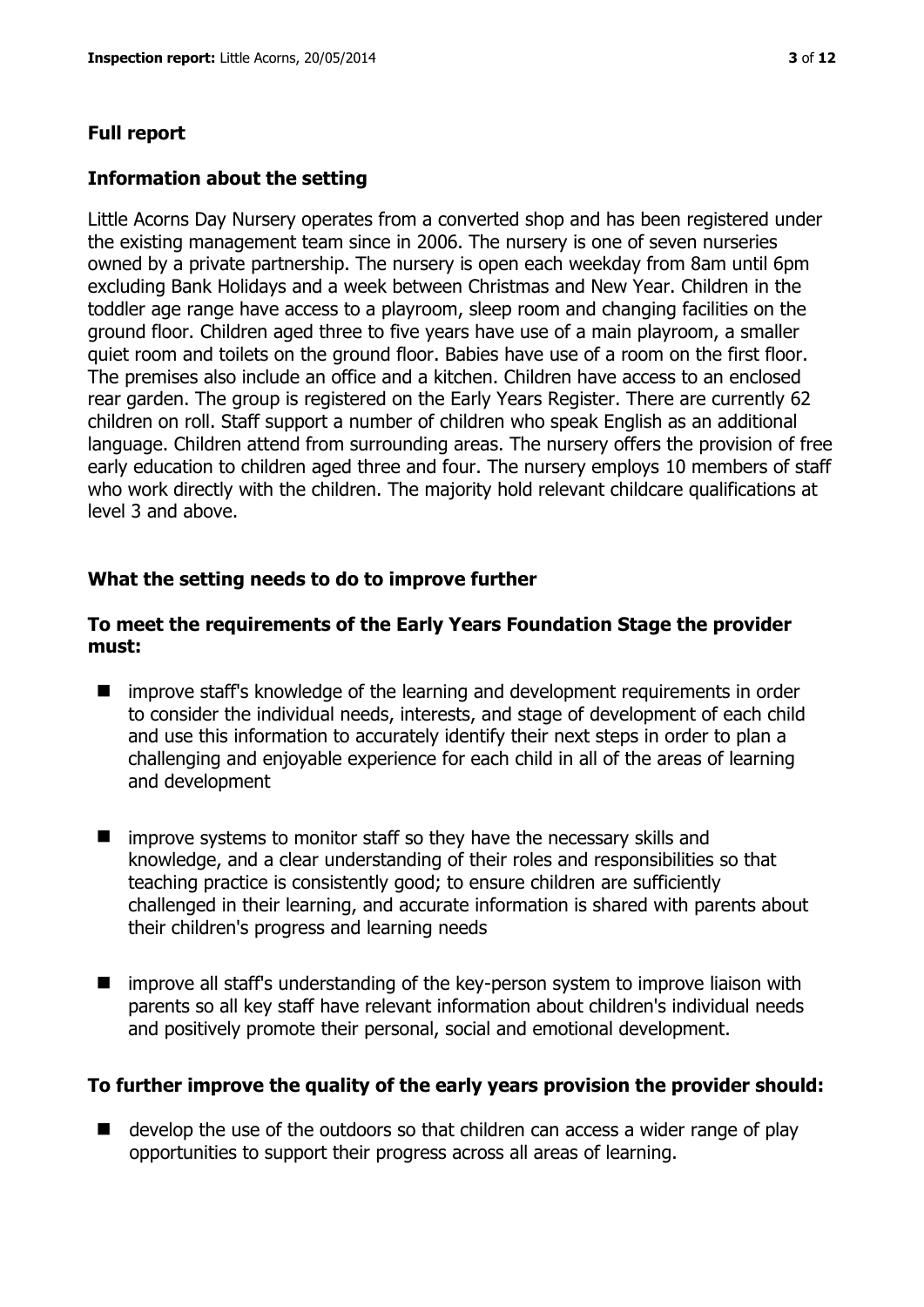#### **How well the early years provision meets the needs of the range of children who attend**

Staff have a poor understanding of how to support children's learning and, as a result, children do not make enough progress given their starting points. Staff gather some information from parents when children first start at the nursery and also complete a settling-in summary of each child's starting points. They make notes of any additional needs that a child may have and this is added to the child's folder to inform planning. However, once this information has been collated, staff are unsure of how to link the information they have gathered to the general interactions they have with children.

Planning is not effective in matching activities to some children's needs. This is because staff have not established a clear link between the range of activities and opportunities they offer, or how they will purposefully support children's learning. In addition, the accuracy of observations on children, and level of detail shared in the assessments is varied. This means it is difficult to share up-to-date information with parents and other staff about children's learning. This is because some staff have a weaker understanding of how to identify and track children's learning. The planned next steps in learning for some children are less focused on the most important areas of their development, such as speech and language. This means that staff are not tailoring their planning to meet children's learning needs, but instead are focussing more broadly on general development milestones.

The quality of the teaching across the nursery is variable. This is largely dependent on staff's qualifications, understanding of how to promote learning and their levels of confidence. There are examples of generally good teaching observed in some rooms and weaker teaching in others. Teaching in the pre-school and baby room is generally good. Staff are better qualified and experienced and as a result create a positive climate for learning. Consequently, children are mostly interested and engaged. For example, during a small group activity, children are encouraged to discuss what happens next in the life cycle of a butterfly. This successfully encourages each child to build on their confidence and speaking skills. Children talk about the books they have read, pass around the caterpillars in a jar and respond well to the questions posed by the staff. This activity successfully builds on children's prior learning and interest.

Babies also enjoy good levels of support from staff who are fully aware of their individual needs. Staff provide babies with a varied range of activities that are exciting and enjoyable and are organised around their individual sleep and feeding routines. This means that the youngest children are very settled, which helps them take part in what is offered. Staff know what children enjoy playing with and what they need to do next in their learning. For example, staff talk about supporting babies' understanding of the wider world as they visit local places of interest. Early communication is also well supported as staff and children communicate well using baby signing alongside positive and purposeful interactions. Staff are suitably qualified to work with babies and have a good understanding of child development for this age group. They track children's achievements well and share accurate information with parents.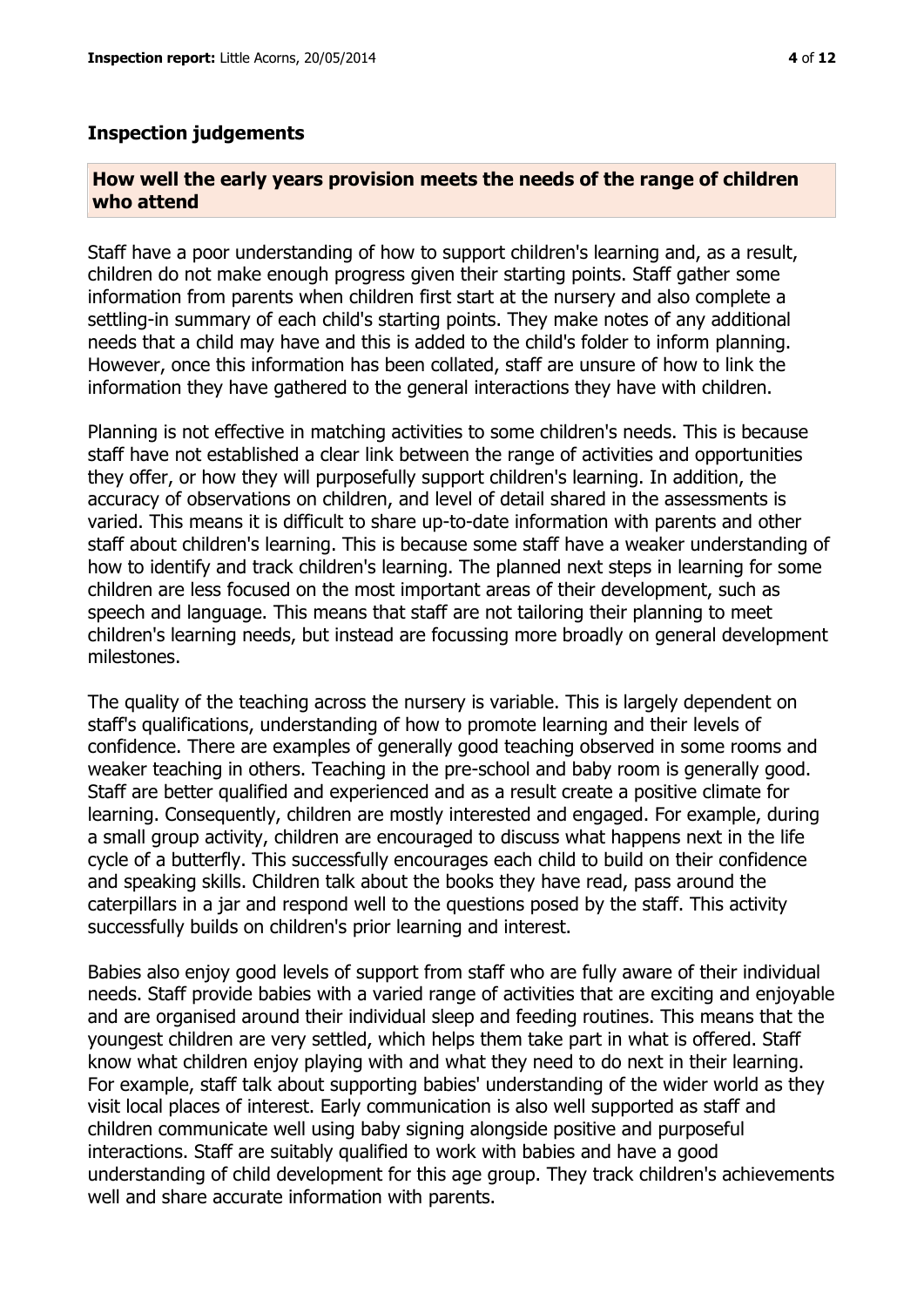The quality of teaching in the toddler room is poor. Staff in this room are not as well qualified and do not have a secure understanding of how young children learn. They fail to actively build on what children already know and can do because they do not have this information. Staff lack a sufficient knowledge of what they need to do next to support children in their learning. For example, staff put out a box of construction toys for the children to play with while some of their friends prepare snack. They sit with the children on the carpet and supervise them while they try to piece together the shapes. However, staff fail to support them appropriately as they do not help them follow the instructions on the construction cards, to build on children's understanding of numbers, shapes and colours. They are unable to adapt the activity to meet the children's abilities. A small group of children are provided with a shaving foam activity. They sit at the table and push the foam around with their hands. However, staff do little to engage or challenge the children in their play because they do not know how to interact purposefully with children to help them with their learning. There are very few additional resources because planning is poor. Staff start to demonstrate the shapes of the letters in the foam but fail to sound out the letters to promote learning. This means that children become confused as to what letter their name begins with and the sound it make because individual staff have each modelled this differently. This weak practice means that not all children make the same level of progress as others in the nursery given their starting points.

#### **The contribution of the early years provision to the well-being of children**

Children come into the setting and settle suitably well, greeting their friends and staff as they arrive but during the day, their needs are not effectively met by staff. This is because staff do not always provide children with personal levels of support or guidance tailored to meet their specific needs. Staff gather some information from the parents to inform the settling in procedure. However, staff do not use the information sufficiently to help children develop in their learning. The lack of an assigned adult that accurately recognises their key children's specific needs means that some children do not display suitable levels of self-confidence. Some children struggle to play with purpose, unwilling to join in with group activities or using a wide range of activities. This does not help children to feel safe and develop secure emotional attachments.

Behaviour in the nursery is improving, after a number of parental complaints. However, this progress is slow because some staff still have a weaker understanding of their responsibilities than others. Throughout the sessions there are still minor incidents of poor behaviour in the toddler room because children are bored and not effectively engaged. Children struggle to communicate their needs and do not have the consistent support of an adult to help them understand about turn-taking, respecting the toys and working together. This can also be attributed to poor daily planning, which does not meet the needs of the younger children. The routine and structure of the day is not well thought out. Staff have unrealistic expectations for children, expecting them to sit for long periods or re-visit activities that are not adapted for their stage of development, such as extended song times. This also demonstrates the staff's lack of awareness of child development. As a result, these children do not acquire the skills and attitudes necessary to prepare them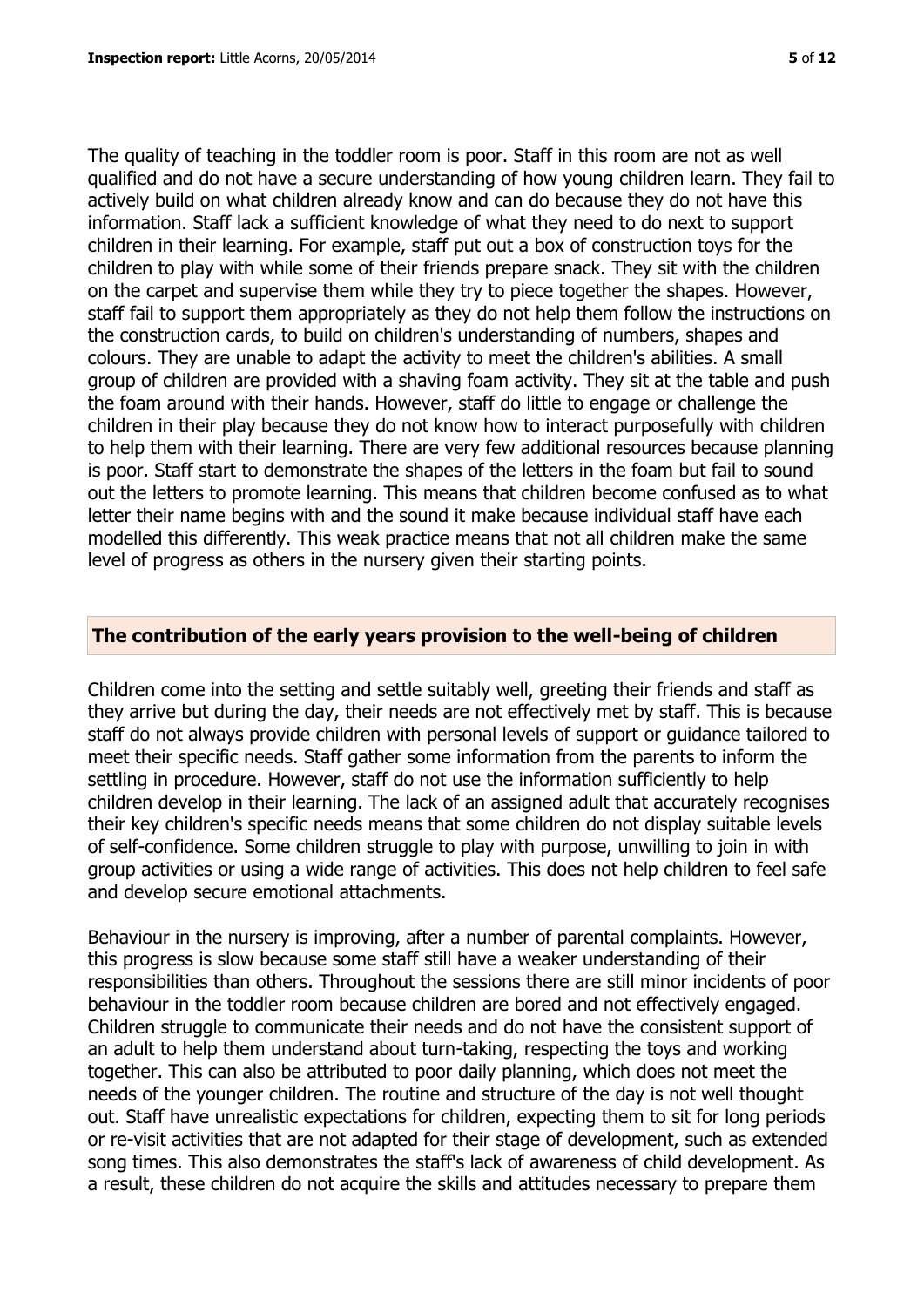for their next stage in learning and school.

Resources within the nursery are generally accessible in low-level shelves and boxes. In the pre-school and baby rooms, children can choose from a selection of toys and resources on offer. Babies enjoy playing with a natural range of materials and large treasure baskets of household objects are accessible on the floor for them to explore. Children in the pre-school room are also able to choose toys to use in their play and enjoy the opportunity to practise early writing skills or engage in imaginary play. However, in the toddler room, resources for play are very much limited by what staff provide for the children. This is because the routine of the day is very adult directed. This results in a very rigid timetable of activities, that are chosen by staff and in which children are expected to take part. For example, when children first arrive they are directed to take part in a singing group activity. While this meeting time is generally positive and children enjoy taking part, group singing time is repeated twice more in the space of the short morning. Although the children are reluctant to take part, adults expect them to participate. Staff remove children from their chosen play activity to sit on the mat and join in the singing. Later on adults make the children sit in the main hallway of the nursery while they complete their nappy changing routine. Children sit for long periods of time with a limited selection of books, while staff complete this routine task. This does not support children's enjoyment of learning or keep them safe, because children sit blocking the fire exit and are also in danger of being bumped by the door.

Access to the small outdoor space is also governed by a timetable in the day. Staff in the toddler room limit the children who can go outside in a confusing and muddled selection process. However, once the selected group of toddlers are outside, the babies are also brought down to play, doubling the number of children in the outdoor area. The failure to organise a better rota for the garden use means that some children are not always able to play outside with their friends. When they are, they are unable to enjoy free play in case they compromise the safety of the younger children. There is less of a focus on active learning outside because this time is set aside for the children to run around in the fresh air. Staff provide children with some opportunities to develop their physical skills because they use a range of climbing, balancing and pedalling activities in the fresh air. The staff in the baby room provide regular opportunities for the youngest children to go on outings and they visit the local parks and shops in the area.

Children are developing some awareness of healthy lifestyles as they have fruit snacks. Children have regular access to drinks of water, although in the toddler room staff are less vigilant in offering children drinks, although they do have sufficient to drink over the day. Staff work in partnership with parents to ensure that dietary needs are catered for. Information is gained about any allergies and dietary preferences and staff ensure that they observe these at all times. The range of meals on offer is healthy and balanced.

#### **The effectiveness of the leadership and management of the early years provision**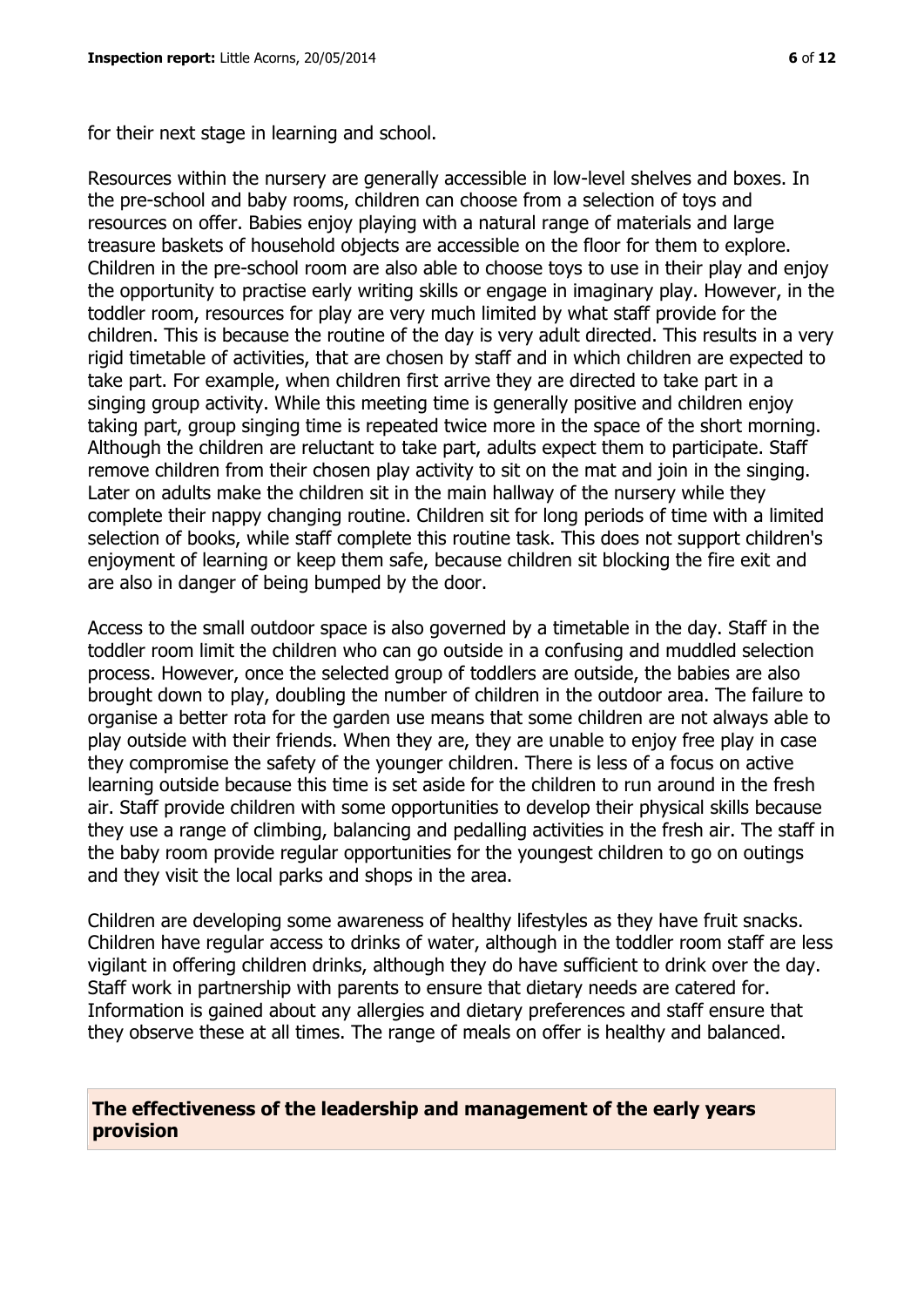Overall, the leadership of the nursery is ineffective. The owners have not met their responsibility in overseeing the delivery of educational programmes within the nursery. They have not sufficiently monitored the impact of the quality of teaching or the activities on offer, particularly in the toddler room, which is poor overall. This significant weakness has led to a number of children falling behind in their learning. The impact of this is particularly noticeable in the lack of progress that some children make. This is particularly noticeable for children who have an identified speech or language delay in the toddler room. Staff do not provide effective levels of support for them or tailor an individual programme that fosters and builds on their speaking skills. This also impacts on other areas of their learning such as personal, social and emotional development. Toddlers are unable to effectively communicate their needs or start to build friendships. Consequently, they are not well prepared for their move into the pre-school room. Staff have opportunities to attend additional training and are subject to reviews by the quality manager. However, these opportunities have not been used well enough or with the urgency required to address weak teaching or inconsistent practise. Overall, the nursery staff fail to sufficiently promote a programme of learning that reflects the needs, aptitudes and interests of the children attending. As a result, children have insufficient opportunities to acquire the skills and attitudes necessary to prepare them for their next stage in learning and school.

Safeguarding procedures are adequate. The provider has procedures to ensure that all staff who work directly with the children are subject to a suitable recruitment and induction procedure. This includes all staff undertaking a Disclosure and Barring Service check. Staff's understanding of child protection is secure. They know to declare any changes in their suitability to management. Staff are confident in the child protection procedures to follow should they have concerns about a child in their care. A robust safeguarding and whistle-blowing policy is in place. Senior staff with responsibility for child protection are well trained and keep their knowledge up to date. There is a suitable mobile 'phone and camera policy in place, which is suitably observed by staff and visitors. Staff ratios are met at all times.

Self-evaluation of the nursery is weak and does not identify the weaknesses in teaching, which have gone unnoticed by senior staff. The combination of the lack of a robust monitoring procedure and the failure to tackle identified issues with teaching has affected some children's progress and well-being. Written comments from parents express their satisfaction with the nursery. However, there have also been a high number of written and verbal parental complaints, in particular with behaviour management in the toddler room. The nursery has taken some suitable steps to address these concerns. For example, a change in procedures during sleep time means that children are now closely supervised by staff supervision. This has prevented any further incidents of poor behaviour.

Partnerships with parents are generally positive. The nursery provides information for parents in their newsletters and on display boards around the nursery. Parents are invited to share experiences from home as they are encouraged to fill in observation sheets of their child's own 'wow' moments at home. Daily verbal exchanges of information take place and staff and the senior staff team demonstrate a willingness to accommodate any requests if they can. Parents of younger children receive daily written feedback about their children's day in respects to care needs such as feeding and sleep times. Information is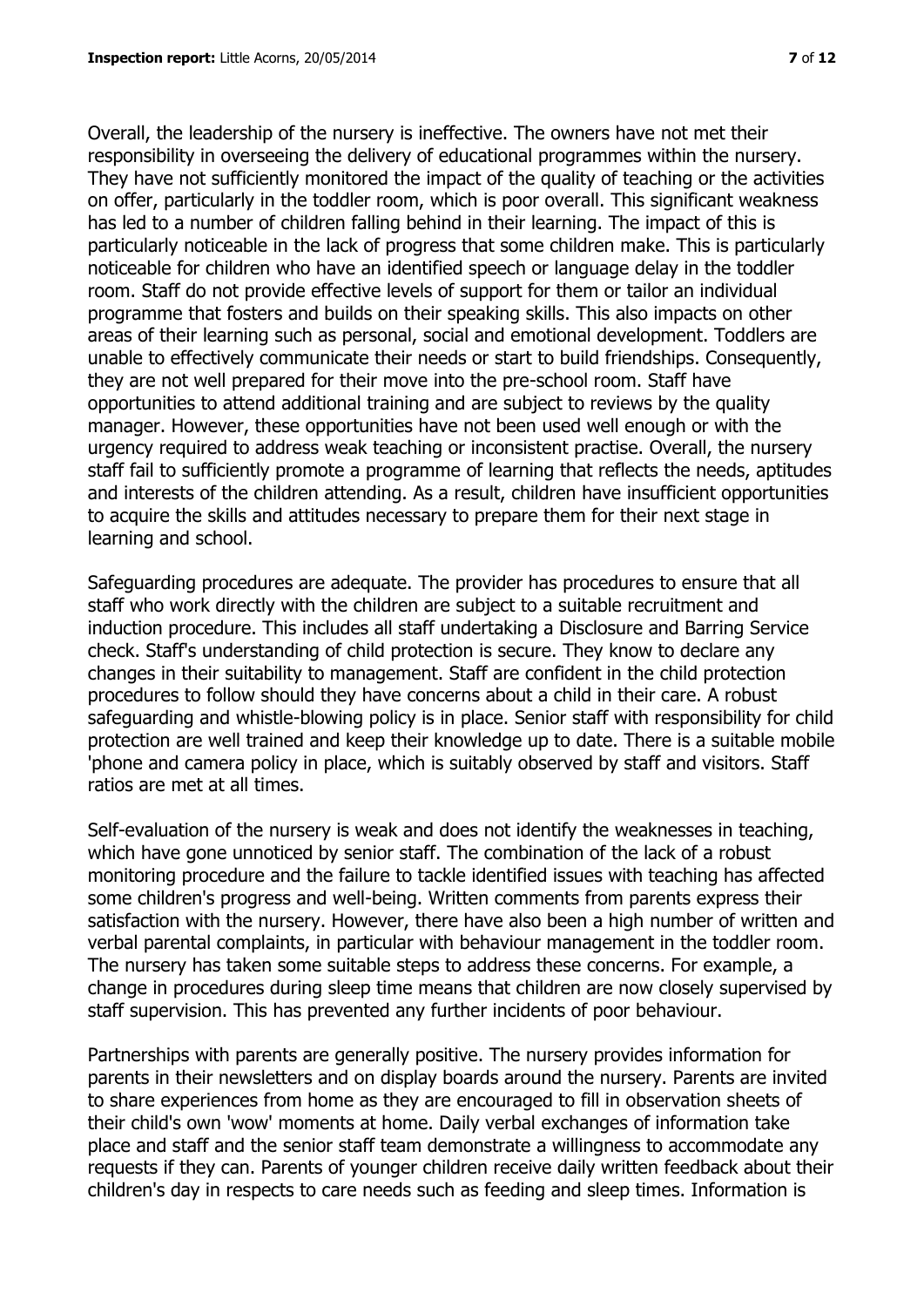also shared with parents about their child's learning. Staff complete regular and detailed observations on children in their learning journeys. However, because of the weaknesses in assessment and planning parents do not always get a true picture of where their children are in their learning. This affects how well children's further learning is supported in the setting and at home.

Partnerships with other professionals involved in the care and support of families requires some improvement. Although staff meet and share information with other professionals, the level of information they share is not always based on accurate observations of children. The information is not precise enough to inform the ongoing discussions or support plans. This lack of care does not support a meaningful joint approach to partnership working. However, staff do generally follow any advice or guidance given, such as making improvements to resourcing to support children with hearing impairments.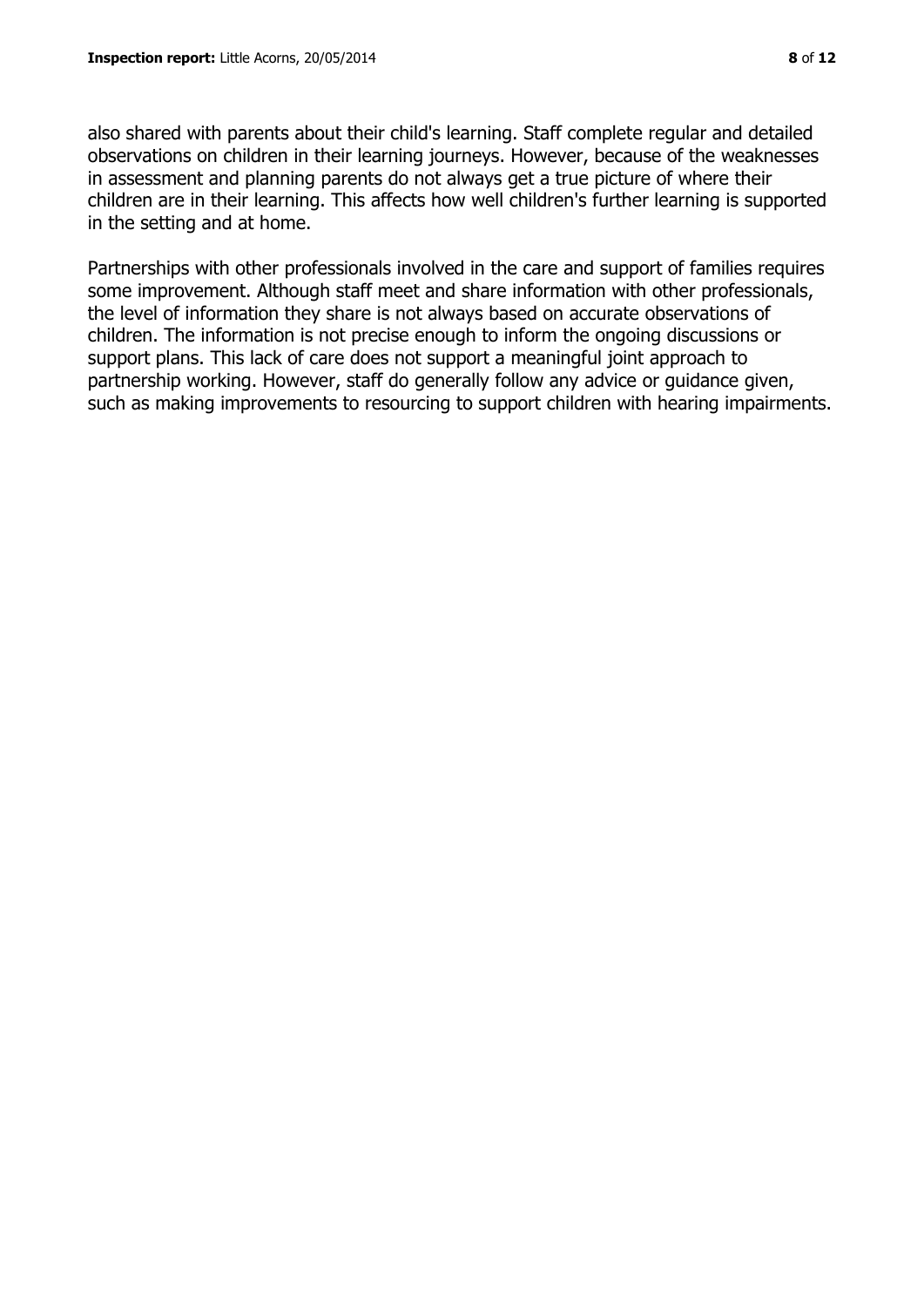### **What inspection judgements mean**

#### **Registered early years provision**

| <b>Grade</b> | <b>Judgement</b>        | <b>Description</b>                                                                                                                                                                                                                                                                                                                                                                                |
|--------------|-------------------------|---------------------------------------------------------------------------------------------------------------------------------------------------------------------------------------------------------------------------------------------------------------------------------------------------------------------------------------------------------------------------------------------------|
| Grade 1      | Outstanding             | Outstanding provision is highly effective in meeting the needs<br>of all children exceptionally well. This ensures that children are<br>very well prepared for the next stage of their learning.                                                                                                                                                                                                  |
| Grade 2      | Good                    | Good provision is effective in delivering provision that meets<br>the needs of all children well. This ensures children are ready<br>for the next stage of their learning.                                                                                                                                                                                                                        |
| Grade 3      | Requires<br>improvement | The provision is not giving children a good standard of early<br>years education and/or there are minor breaches of the<br>safeguarding and welfare requirements of the Early Years<br>Foundation Stage. It will be monitored and inspected within<br>twelve months of the date of this inspection.                                                                                               |
| Grade 4      | Inadequate              | Provision that is inadequate requires significant improvement<br>and/or enforcement action. The provision is failing to give<br>children an acceptable standard of early years education and/or<br>is not meeting the safeguarding and welfare requirements of<br>the Early Years Foundation Stage. It will be monitored and<br>inspected again within six months of the date of this inspection. |
| Met          |                         | The provision has no children on roll. The inspection judgement<br>is that the provider continues to meet the requirements for<br>registration.                                                                                                                                                                                                                                                   |
| Not met      |                         | The provision has no children on roll. The inspection judgement<br>is that the provider does not meet the requirements for<br>registration.                                                                                                                                                                                                                                                       |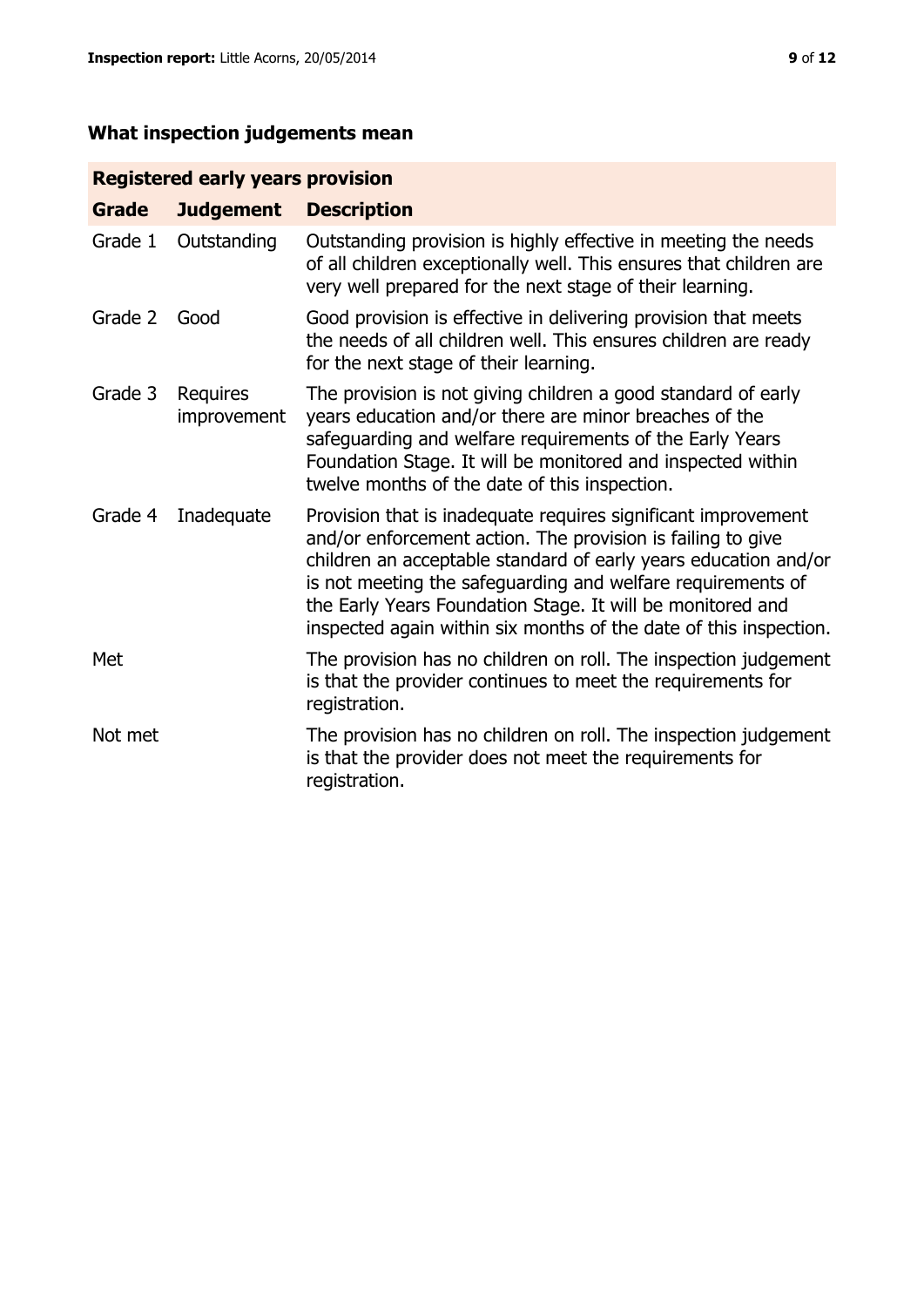#### **Inspection**

This inspection was carried out by Ofsted under sections 49 and 50 of the Childcare Act 2006 on the quality and standards of provision that is registered on the Early Years Register. The registered person must ensure that this provision complies with the statutory framework for children's learning, development and care, known as the Early Years Foundation Stage.

#### **Setting details**

| Unique reference number       | EY336168                              |
|-------------------------------|---------------------------------------|
| <b>Local authority</b>        | South Gloucestershire                 |
| <b>Inspection number</b>      | 975064                                |
| <b>Type of provision</b>      | Full-time provision                   |
| <b>Registration category</b>  | Childcare - Non-Domestic              |
| Age range of children         | $0 - 5$                               |
| <b>Total number of places</b> | 62                                    |
| Number of children on roll    | 44                                    |
| <b>Name of provider</b>       | Mrs Woodman And Mrs Evans Partnership |
| Date of previous inspection   | 11/02/2010                            |
| <b>Telephone number</b>       | 01454 850 122                         |

Any complaints about the inspection or the report should be made following the procedures set out in the guidance *'Complaints procedure: raising concerns and making complaints* about Ofsted', which is available from Ofsted's website: www.ofsted.gov.uk. If you would like Ofsted to send you a copy of the guidance, please telephone 0300 123 4234, or email enquiries@ofsted.gov.uk.

#### **Type of provision**

For the purposes of this inspection the following definitions apply:

Full-time provision is that which operates for more than three hours. These are usually known as nurseries, nursery schools and pre-schools and must deliver the Early Years Foundation Stage. They are registered on the Early Years Register and pay the higher fee for registration.

Sessional provision operates for more than two hours but does not exceed three hours in any one day. These are usually known as pre-schools, kindergartens or nursery schools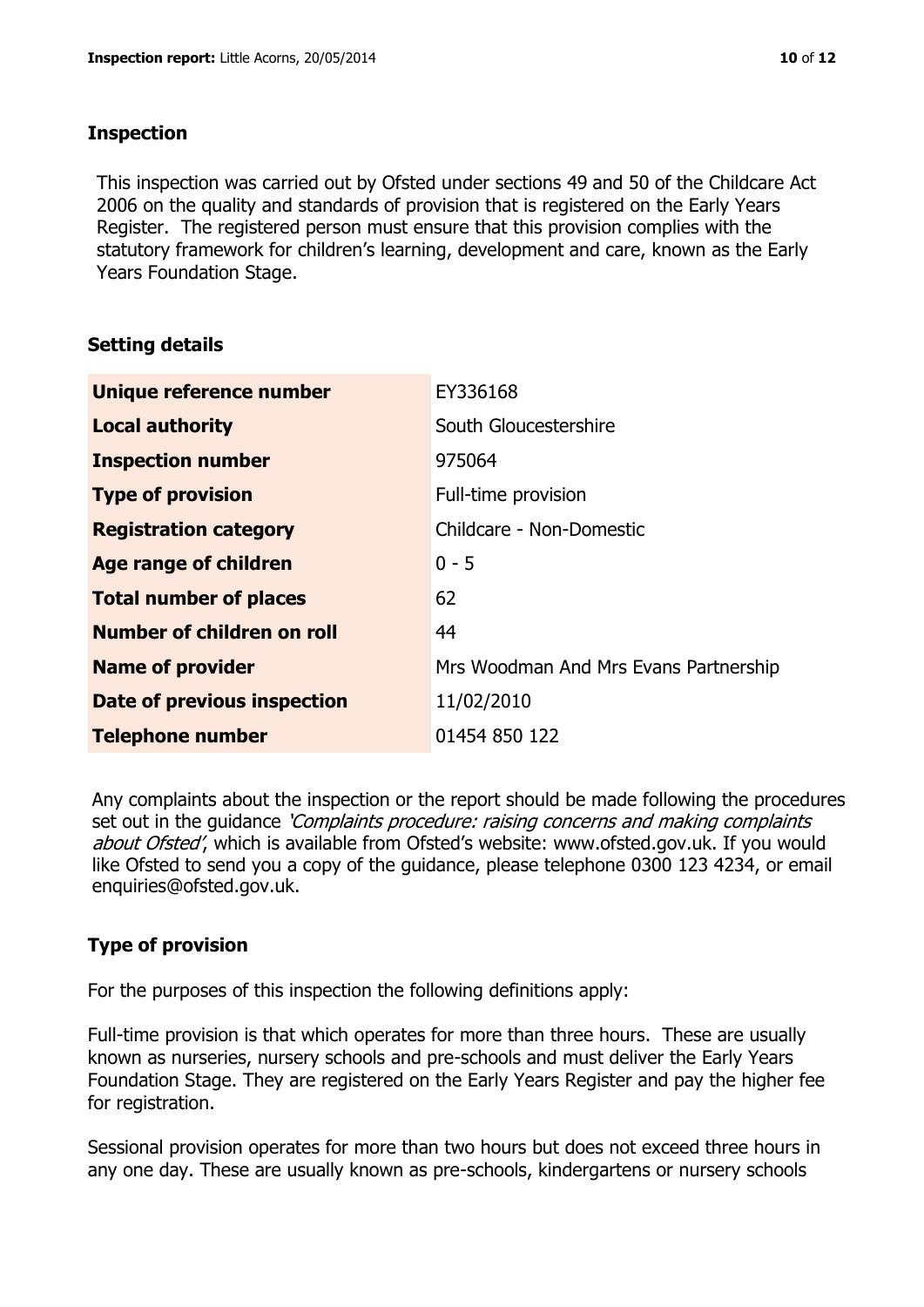and must deliver the Early Years Foundation Stage. They are registered on the Early Years Register and pay the lower fee for registration.

Childminders care for one or more children where individual children attend for a period of more than two hours in any one day. They operate from domestic premises, which are usually the childminder's own home. They are registered on the Early Years Register and must deliver the Early Years Foundation Stage.

Out of school provision may be sessional or full-time provision and is delivered before or after school and/or in the summer holidays. They are registered on the Early Years Register and must deliver the Early Years Foundation Stage. Where children receive their Early Years Foundation Stage in school these providers do not have to deliver the learning and development requirements in full but should complement the experiences children receive in school.